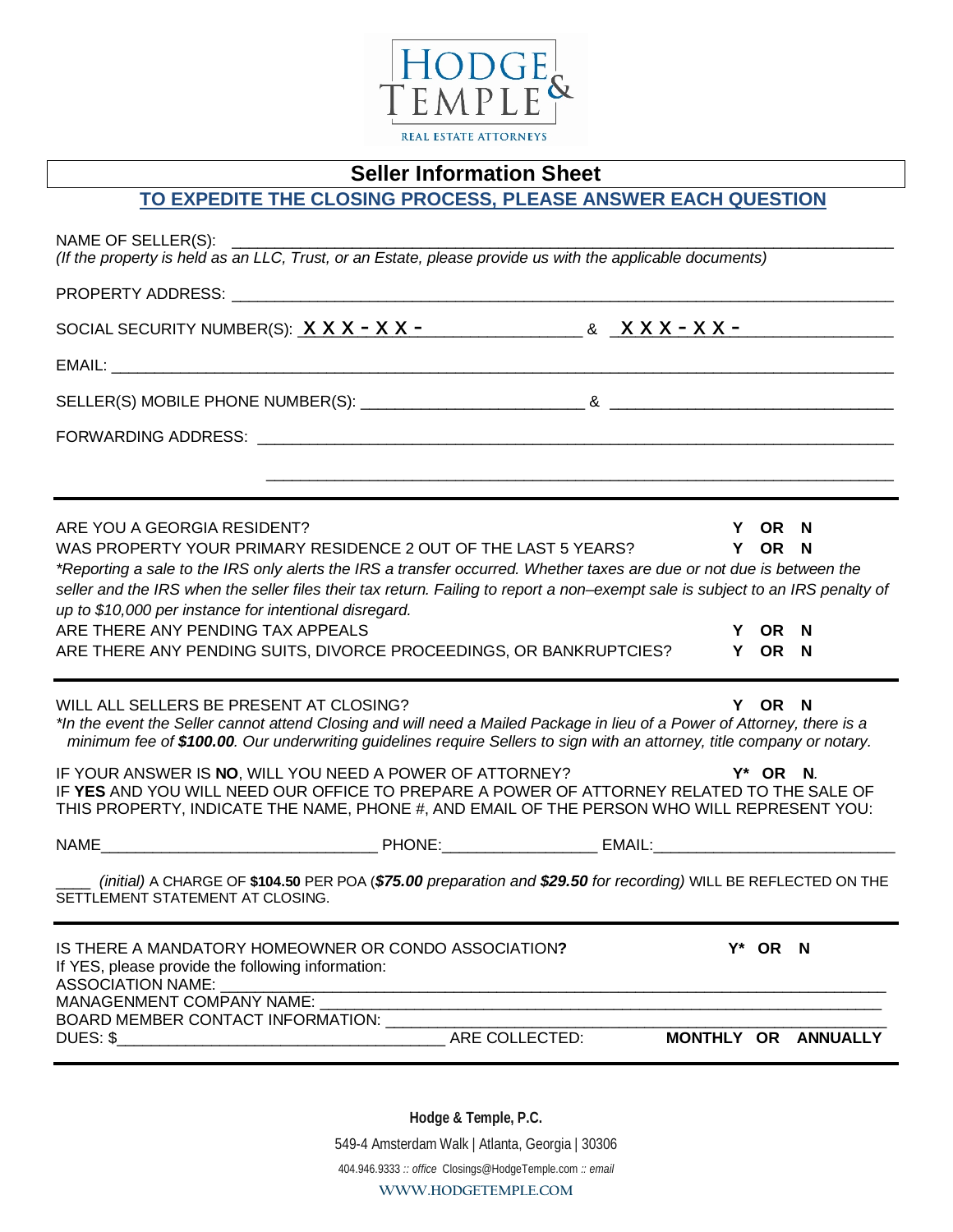

#### **WATER:**

DO YOU PAY A SEPARATE WATER BILL THAT IS NOT PAID THROUGH AN HOA? **Y\* OR N** *\*If YES, please attach your most recent water bill.*

#### **MORTGAGE INFORMATION: [THIS INCLUDES ANY HOME EQUITY OR LINE OF CREDIT ACCOUNTS]**

| 1 <sup>ST</sup> MORTGAGE                                                                                                                                                                                    |  |            |            |
|-------------------------------------------------------------------------------------------------------------------------------------------------------------------------------------------------------------|--|------------|------------|
|                                                                                                                                                                                                             |  |            |            |
|                                                                                                                                                                                                             |  |            |            |
|                                                                                                                                                                                                             |  |            |            |
| WILL YOU MAKE YOUR CURRENT (MONTH OF CLOSING) PAYMENT?                                                                                                                                                      |  | Y* OR N    |            |
| *IF YOUR ANSWER IS YES, WHEN WILL YOU BE MAKING YOUR PAYMENT? __________________                                                                                                                            |  |            |            |
| 2 <sup>ND</sup> MORTGAGE                                                                                                                                                                                    |  |            |            |
|                                                                                                                                                                                                             |  |            |            |
|                                                                                                                                                                                                             |  |            |            |
|                                                                                                                                                                                                             |  |            |            |
| WILL YOU MAKE YOUR CURRENT (MONTH OF CLOSING) PAYMENT?                                                                                                                                                      |  | $Y^*$ OR N |            |
| *IF YOUR ANSWER IS <b>YES</b> , WHEN WILL YOU BE MAKING YOUR PAYMENT?                                                                                                                                       |  |            |            |
| I/we hereby authorize you to release any and all information regarding my/our payoff to the above-<br>referenced firm either verbally or in writing. Signatures must be in wet ink per lender requirements. |  |            |            |
|                                                                                                                                                                                                             |  |            | Date: 2000 |
| NOTE: <u>PLEASE BE SURE TO CANCEL ANY AUTOMATIC DRAFTS FOR YOUR LOAN(S)</u>                                                                                                                                 |  |            |            |

#### **ACKNOWLEDGEMENTS (***please initial each section)***:**

- \_\_\_\_ PLEASE NOTE AS OF JULY 1, 2020, EVERY TRANSACTION WILL INCUR A **\$75.00** CHARGE FOR THE FIRST OPEN LOAN ON THE FILE (AND **\$15.00** FOR EACH ADDITIONAL LOAN) FOR PROCESSING OF WIRES, PAYOFF HANDLING FEES, AND POST-CLOSING RELEASE, AND WILL BE REFLECTED ON THE SETTLEMENT STATEMENT AT CLOSING.
- I/WE HEREBY AUTHORIZE HODGE & TEMPLE, P.C. TO DISTRIBUTE A COPY OF THE COMBINED ALTA SETTLEMENT STATEMENT AND/OR SELLER'S CLOSING DISCLOSURE CONTAINING MY/OUR TRANSACTIONAL INFORMATION TO REAL ESTATE PROFESSIONALS, ATTORNEYS, LENDER, CPAS AND OTHER THIRD PARTY INVOLVED IN THE ABOVE REFERENCED TRANSACTION AT THE TIME OF CLOSING OR PRIOR THERETO.
- I/WE HEREBY AKNOWLEDGE THAT HODGE & TEMPLE, P.C ONLY REPRESENTS THE LENDER IN THIS TRANSACTION AND NOT THE INDIVIDUAL INTERESTS OF THE BUYER AND SELLER. IN THE EVENT THAT THIS TRANSACTION IS A CASH PURCHASE, I/WE ACKNOWLEDGE THAT THE CLOSING MAY NOT PROCEED UNTIL THE BUYER HAS SIGNED AN ENGAGEMENT LETTER WITH HODGE & TEMPLE, PC.

**THANK YOU!** Hodge & Temple, PC

> **Hodge & Temple, P.C.** 549-4 Amsterdam Walk | Atlanta, Georgia | 30306 404.946.9333 *:: office* Closings@HodgeTemple.com *:: email*  **WWW.HODGETEMPLE.COM**